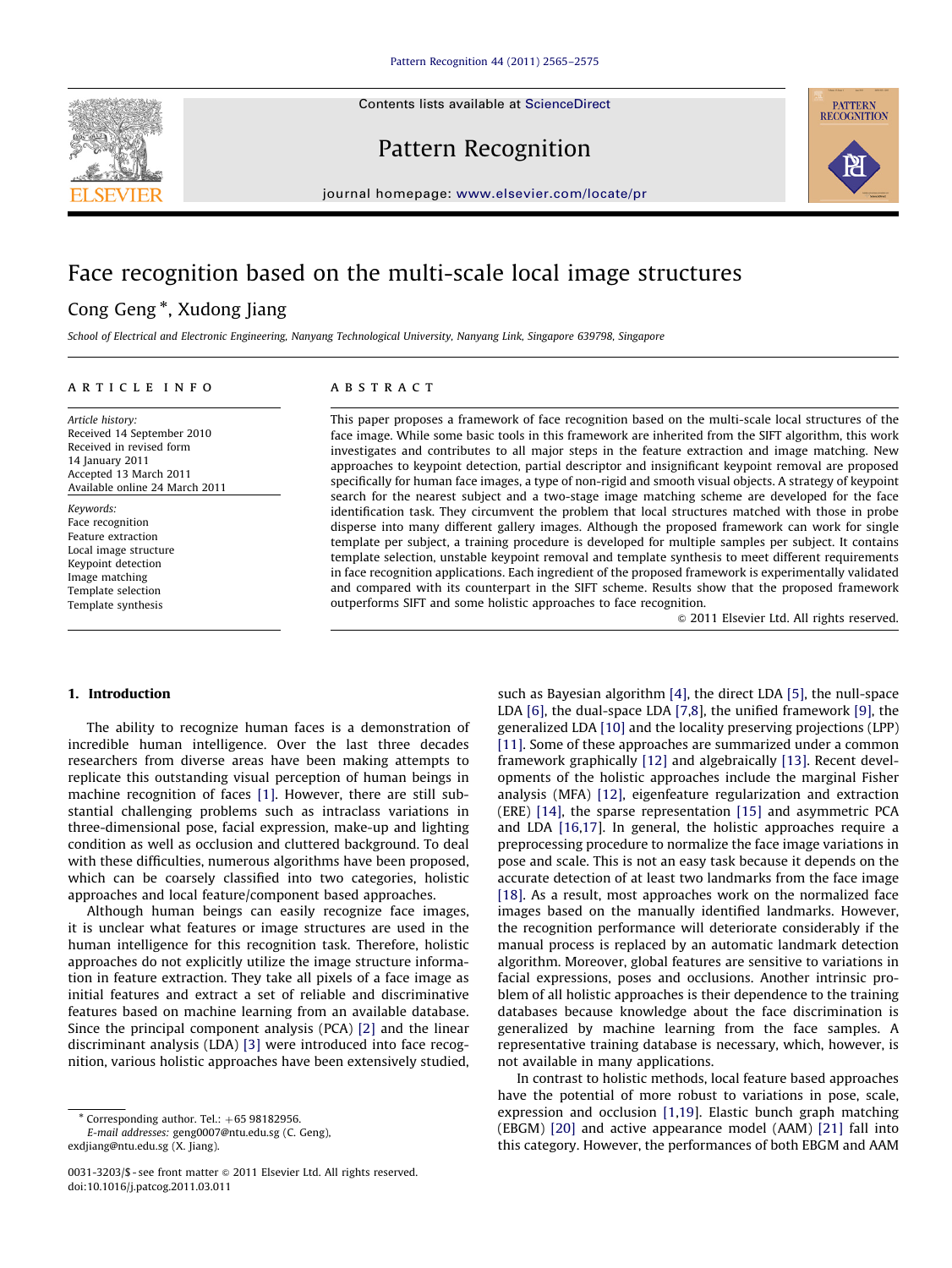depend on a good selection of facial landmarks, which are often annotated manually. This makes the approaches semi-automatic and labor consuming.

One of the very fundamental problems arising when analyzing face images originates from the fact that face structures appear in different ways, depending upon the scales of observations. First, facial local structures are shown at different levels of scales, ranging from skin textures at fine scales, through eyes and mouth represented at median scales, to the shape of face contours at large scales. Second, the characteristic or the description of a local structure is strongly dependent on the scale at which the structure is modeled. Third, it is unknown in advance what the proper scales are to describe different local structures of unknown face images. To cope with these problems, an image representation that explicitly incorporates the notion of scale is a crucially important tool. In [\[22\]](#page-10-0), multi-scale local features are extracted from a dense set of multi-scale image patches that deliver good generalization ability for face recognition. However, a multi-scale representation by itself contains no explicit information about what image structures are significant and what scales are appropriate to describe them. Thus, it is essential to complement a multi-scale process by explicit mechanisms for automatic scale selection.

The scale invariant feature transform (SIFT) [\[23,24](#page-10-0)] detects distinct local structures from images and selects appropriate scales to describe them automatically. It has shown good performance on object detection and some other machine vision applications [\[25–29](#page-10-0)]. Recently, some initial attempts apply the SIFT algorithm in the face recognition task. In [\[30\]](#page-10-0) an overlapping sub-image matching strategy is used as the first attempt to explore the SIFT approach for face recognition. In [\[31\],](#page-10-0) the SIFT descriptor is adopted to describe irregular local marks detected by a Hessian–Laplace detector. In [\[32–34](#page-10-0)], a graph is built on SIFT features. The recognition problem is modeled as a graph matching process. In [\[35\],](#page-10-0) the authors propose a method based on SIFT and support vector machine. Fernandez and Vicente [\[36\]](#page-10-0) combine Harris–Laplace and Difference-of-Gaussian detectors to detect both corner and blob structures in face images and use SIFT descriptors to represent them. In [\[37–39](#page-10-0)], salient regions are firstly identified from face images, and then SIFT features are extracted in each region. A modified keypoint descriptor and a redundant keypoint removal scheme are proposed for face recognition in [\[40,41](#page-10-0)]. Majumdar and Ward [\[42\]](#page-10-0) rank the SIFT features according to their discriminative power and use the most discriminating ones for face recognition.

Despite all efforts above, there are still many outstanding issues and problems that need to be addressed and circumvented if we are to leverage the idea of SIFT and some of its good properties to solve the challenging face recognition problem. For instance, to fulfill the face recognition task, one must search all the images in the database and compare each local feature in every image. This will cause heavy computational burden. In this paper, we first propose a training procedure to speed up the face recognition task if multiple training samples per subject are available. It contains template selection, unstable keypoint removal and template synthesis to meet different requirements of face recognition applications. Secondly, to enhance the identification performance, we analyze the merits and deficiencies of SIFT and propose new strategies for feature extraction and image matching, which leads to a new framework that overcomes limitations of SIFT in solving the face recognition problem. We propose a new approach to keypoint detection which can capture the information of many facial structures in the smooth area such as forehead, cheeks and chin. A partial descriptor is designed to represent the keypoints whose support areas exceed the face image. Our proposed detection approach and partial descriptor strategy produce a rich number of keypoints. As a significant keypoint should be distinct from others in terms of either its location or the image structures of its neighborhood, we further propose to remove keypoints based on their distinctiveness. A two-stage image matching scheme and a strategy of keypoint search for the nearest subject are developed to cater for the identification task. It circumvents the problem that the most similar local structures to the probe image disperse to many different gallery images. Finally, we perform the training procedure for multiple samples per subject based on our proposed feature extraction and matching framework to speed up the face recognition system with significantly better identification performance than that based on the original SIFT algorithm.

### 2. Training for multiple image samples per subject

While multiple templates per subject in general increase the recognition rate as shown in the experiments later, they bring a great computational burden in the recognition process. It is possible to greatly reduce the computational complexity of the matching process by removing redundant information resides in the multiple training images. To meet different requirements for the computational complexity, we propose three schemes: template selection, unstable keypoint removal and template synthesis.

### 2.1. Template selection

From a set of training images of a subject, we want to select a subset of images serving as templates that best represent all training images of this subject in terms of differentiating it from others in the training database. Suppose in the training data set  $D$ , each subject has a training set S with N images,  $N>1$ . To select q templates from them,  $1 \leq q < N$ , we pick a subset  $P_k$  that contains  $N-q$  images of this subject out of the training data set  $\mathcal{D}$ . The remaining training images form a data set  $G_k$ ,  $G_k = \mathcal{D} - \mathcal{P}_k$ . The candidate template set selected for this subject is then  $T_k = S - \mathcal{P}_k$ .

Feature extraction and matching procedures are applied to the probe set  $P_k$  and gallery set  $G_k$ . The number of probe images that are correctly identified as the identity of  $T_k$  is recorded as  $n_k$ . Their similarity scores are accumulated and recorded as  $sc_k$ . In addition, the similarity scores of all the probe images to the most similar gallery images in  $\mathcal{G}_k - \mathcal{T}_k$  are accumulated and recorded as  $sf<sub>k</sub>$ . This process is applied to all subsets of the q-combination of the elements in set *S*, denoted by  $T_k$ ,  $k = 1, 2, ..., {N \choose q}$ .

The subset  $\mathcal{T}_k$  with the maximum value of  $n_k$  is selected as the templates of this subject. If there are multiple subsets  $\mathcal{T}_k$  having the same maximum value of  $n_k$ , the subset  $\mathcal{T}_k$  with the maximum value of  $sc_k$  among them is selected. If there are still multiple subsets having the same maximum values of  $n_k$  and  $sc_k$ , the subset  $T_k$  with the maximum value of  $sf_k$  among them is selected. Although the probability that multiple subsets  $\tau_k$  have the same maximum values of  $n_k$  and  $sc_k$  is zero for  $N>2$ , this event likely occurs for  $N = 2$ . Larger value of  $sf_k$  indicates that the subset  $\mathcal{T}_k$  is more dissimilar to the images of other subjects than the other subsets  $\mathcal{T}_i$ ,  $i \neq k$ . The number of templates q can be determined by the event that the maximum value of  $n_k$  for  $q+1$  is not smaller than that for  $q$ .

#### 2.2. Unstable keypoint removal

If we have multiple training images per subject, we can check the repeatability of a keypoint in different images of the same subject. A keypoint with low repeatability is unstable and hence can be removed. Take a training image  $I_t$  from the training image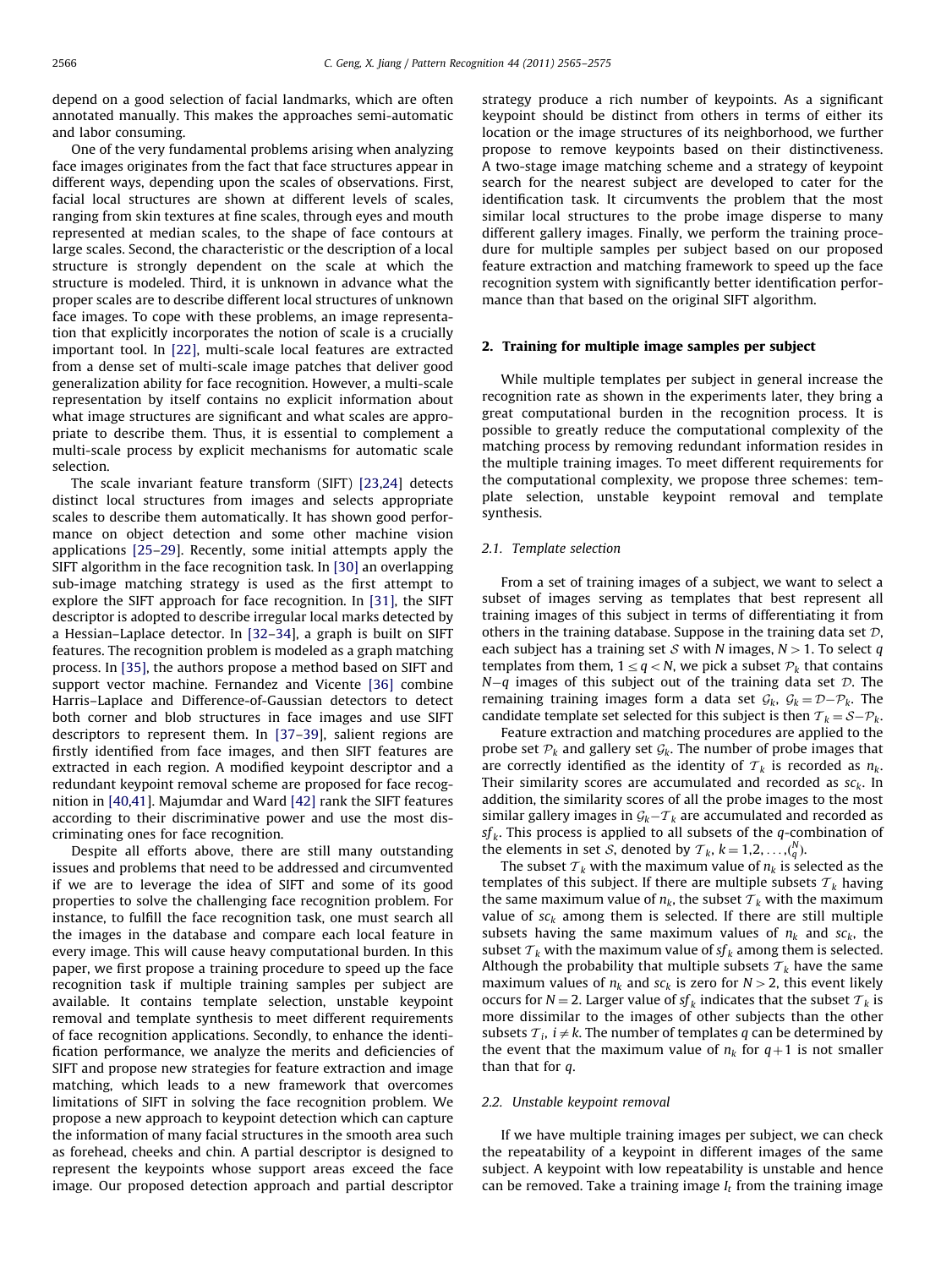set  $S$  of a subject and call it probe image and call all its keypoints probe keypoints in this section. The descriptor of a probe keypoint is compared with all the keypoints of the other subjects in the training set  ${\cal D}{-}{\cal S}$  and the similarity of its nearest neighbor is denoted by  $s^b$ . The minimum similarity of all the probe keypoints to their nearest neighbors is denoted by  $s^b_m$ . Then, the descriptor of this probe keypoint is compared with all the keypoints of the other images of the same subject. Its similarity to its nearest neighbor in the kth image  $I_k$  is denoted by  $s_k^w$ ,  $I_k \in S, k \neq t$ . The repeatability  $\gamma$  of this keypoint is initialized as zero and accumulated over all images  $I_k$ ,  $I_k \in S, k \neq t$ , by

$$
\begin{cases}\n\gamma \Leftarrow \gamma + 2 & \text{if } s_k^w > s^b \\
\gamma \Leftarrow \gamma + 1 & \text{if } s_m^b < s_k^w \le s^b\n\end{cases} \quad \forall k : I_k \in \mathcal{S}, \ k \neq t.
$$
\n(1)

A keypoint of the image  $I_t$  with a larger value of  $\gamma$  has a higher repeatability. The rationale behind the two conditions and two different values added to  $\gamma$  can be seen in our two-stage image matching process in Section 4. We can set a threshold  $T_1$  to select keypoints with high repeatability. If the value of  $\gamma$  of a keypoint is smaller than  $T_1$ , it will be removed.

As many keypoints may have the same value of  $\gamma$ , we cannot well control the keypoint removal to some desirable number. To make the selection process more flexible, we further propose to distinguish keypoints with the same value of  $\gamma$  by the discriminative value  $\delta$  defined as

$$
\delta = \frac{\sum_{l_k \in S}^{k \neq t} s_k^w}{(N-1)s^b}.
$$
\n(2)

If the number of the keypoints satisfying  $y \geq T_1$  is larger than a desirable *n* but that satisfying  $\gamma \geq T_1 + 1$  is smaller than *n*, we remove the keypoints satisfying  $\gamma < T_1$  and the keypoints satisfying  $(T_1 \le \gamma < T_1 + 1)$  &  $(\delta < T_2)$ . In this way, we can keep a desirable number of keypoints by varying  $T_1$  and  $T_2$ . This process is visually shown in Fig. 1.

### 2.3. Template synthesis

In general, multiple templates per subject lead to better recognition accuracy because they can represent different expressions, poses and illumination conditions of a subject. However, multiple templates will greatly increase the computational complexity of the recognition process. And in some applications with limited computational power, single template per subject might be required. Although the template selection algorithm proposed in Section 2.1 can select the most representative template, the representation power of a single image is limited. A solution is template synthesis. Fig. 2 visually shows the process of template synthesis.

 $v < T_1$ 





Fig. 2. An illustration of the process of template synthesis.

First, the most representative template of a subject denoted by  $I_t$  is selected by the algorithm proposed in Section 2.1. Second, this template is used as a probe image and another image  $I_k$  from the same subject and all images of the other subjects serve as gallery images. If the probe image is correctly identified by the algorithm proposed in Section 4, the unmatched keypoints in  $I_k$ are candidates to be integrated into the template. Third, the repeatability and the discriminative value of each candidate is computed by the algorithm proposed in Section 2.2 if there are more than two training images of this subject. The stable candidate keypoints will be integrated into the template  $I_t$ . If there are only two training images of this subject, all unmatched keypoints in  $I_k$  will be integrated into the template  $I_t$ . Last, the geometrical affine transform between  $I_k$  and  $I_t$  established in the image matching process based on Eq. (3) is used to transfer the stable candidate keypoints in  $I_k$  to the template  $I_t$ . This process is repeated for all images  $I_k$ ,  $k \neq t$  of the same subject.

However, in the experiments, we find out that the performance of the original SIFT approach for face recognition is not effective. After the training procedure to speed up the face recognition system, the performance drops further, which is far from satisfactory. There are two main factors in the original SIFT algorithm which deteriorate the recognition performance. First, some keypoints representing distinct structures are missing, which causes that the number of keypoints detected is not sufficient to capture the distinct information of different identities. Second, in the matching procedure, after the Hough transform the number of keypoints left decreases drastically. Face identification based on the remaining few keypoints causes high misidentification probability. Hence, we propose a new framework for the feature extraction and matching to solve the problems mentioned above.

#### 3. Local structure detection and representation

A local structure is represented by a keypoint that locates it and a descriptor that represents its intensity variations in a local support area. The scale of a local structure or of a keypoint determines the size of the support area. Thus, the keypoint detection and its scale determination are the most critical parts of finding the image local structures.

#### 3.1. Keypoint detection and scale selection

A Laplace operator  $\nabla^2$  applied to the image  $I(x,y)$  produces extrema at both blob-like and corner-like structures. Therefore, the spatial extrema of the Laplace image  $\nabla^2 I(x,y)$  are keypoint Fig. 1. An illustration of the process to remove keypoints with low repeatability. candidates. To find the scale of a possible keypoint, Lowe [\[24\]](#page-10-0)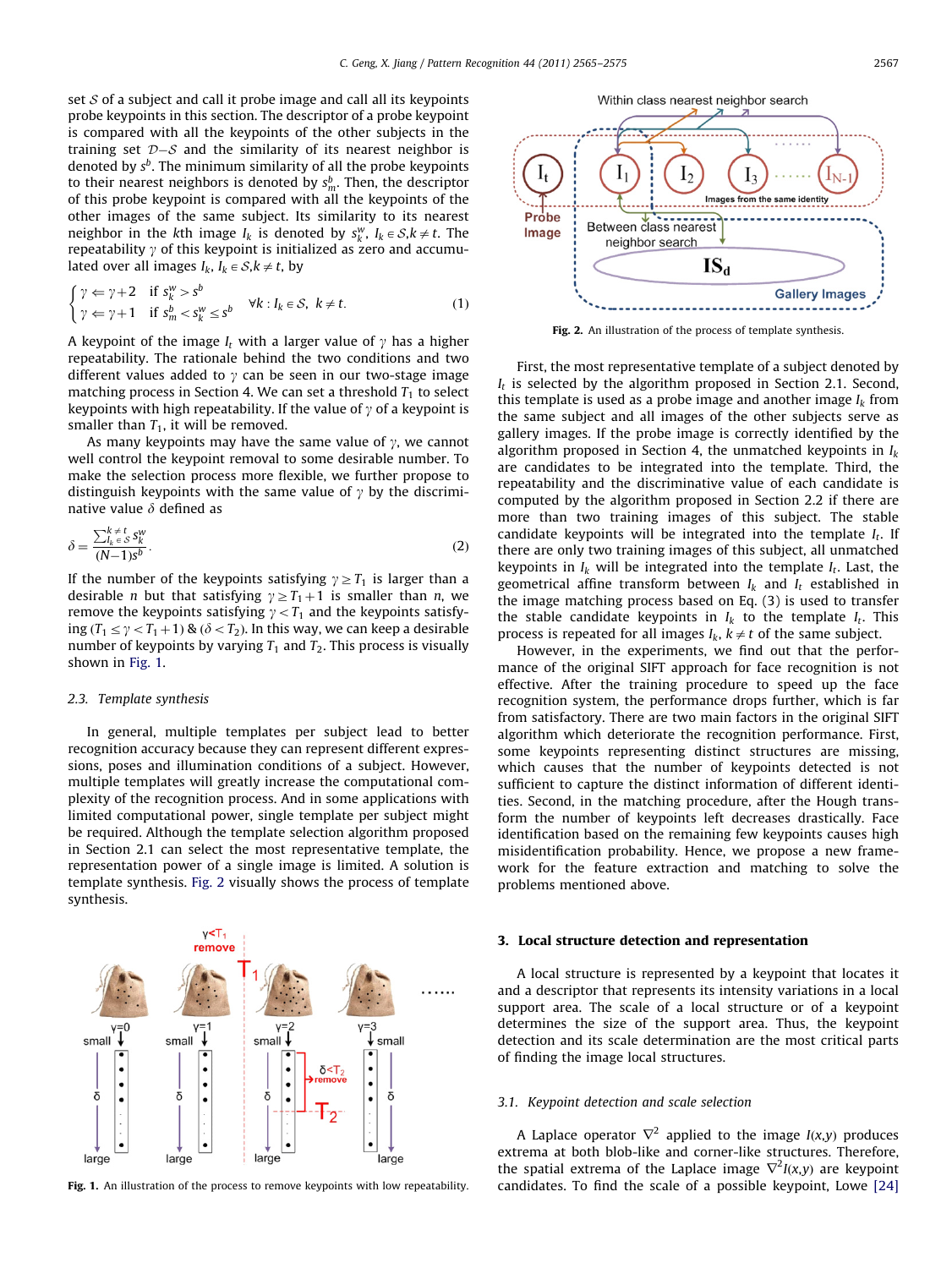proposed to use Difference-of-Gaussian (DoG) of nearby scales at  $k\sigma$  and  $\sigma$  to approximate the normalized Laplacian-of-Gaussian.

To detect the blob-like and corner-like structures and represent them at the optimal scales, Lowe in his SIFT framework proposes to compare each sample point to its eight neighbors in the current DoG image (spatial space) and nine neighbors in the scale above and below (scale space). A SIFT keypoint is selected only if it is larger than all these 26 neighbor points or smaller than all of them. This keypoint detection method works well for rigid visual objects, which have sharp transitions between different sides of an object. In other words, there are distinct corner or blob structures with high contrast in such objects. However, human faces are non-rigid, round and smooth. There are few obvious blobs and corners with high contrast, because the intensity changes in face images are gradual and slow in the most areas. On the other hand, the shape of the structures could be complex and some structures are close to each other or overlap. As a result, many local structures in the smooth area such as forehead, cheeks and chin cannot be detected due to the strict condition of the extreme value in the 26 neighbors. To show an example of how keypoints are missing in the detection process proposed by Lowe, we plot a one-dimensional signal I as in Fig. 3(a), which is the sum of two Gaussian structures at scales  $\sigma_i^1 = 3.0$  and  $\sigma_i^2 = 4.1$ , respectively. At least two keypoints near the two scales should be detected in the vicinity of the two Gaussian peaks. Fig. 3(b) shows the DoG outputs at six successive scales in the SIFT framework that well cover the two scales of the signal I:  $\sigma_1 = 1.6 \times 2^{1/3} \approx 2.02$ ,  $\sigma_2 = 1.6 \times 2^{2/3} \approx 2.54$ ,  $\sigma_3 = 1.6 \times 2^{3/3}$ 3.20,  $\sigma_4 = 1.6 \times 2^{4/3} \approx 4.03$ ,  $\sigma_5 = 1.6 \times 2^{5/3} \approx 5.08$  and  $\sigma_6 = 1.6 \times$  $2^{6/3}$  = 6.40. The DoG outputs in the vicinity of the two Gaussian peaks are marked and the details are shown in Fig. 3(c) and (d).

From Fig.  $3(c)$ , we see that the sample point 1 (in red) at scale  $\sigma_3$  = 3.20 is the local minimum at the current scale compared with the points 2 and 3. Although it is smaller than the three neighbors in blue (sample points 1', 2' and 3') in the scale below, it is not smaller than the neighbor point  $2^{n}$  in the scale above (in black). Hence, the sample point 1 would not be detected as a local minimum. Similarly, in Fig. 3(d) no keypoint will be detected by Lowe's method. In a word, the original detection approach cannot detect any keypoint at the tested six scales in the vicinity of the two Gaussian peaks correctly. The missing detection will be even worse for the complex two-dimensional structures. This will decrease the number of keypoints detected and also deteriorate the following matching performance.

To fully detect the keypoints with distinct structures, we propose to compare a candidate point with its eight neighbors in the current scale and the corresponding one neighbor in the scale above and below. A keypoint will be selected if it is larger than all of these neighbors or smaller than all of them. In other words, we compare a candidate point only to its 10 neighbors rather than 26 neighbors. [Fig. 4](#page-4-0) visually shows the proposed approach. Obviously, keypoints detected by Lowe's approach form a subset of the keypoints detected by our approach. We can see from Fig. 3 that the proposed approach will successfully detect two keypoints (the sample point  $1$  in Fig.  $3(c)$  and the sample point 1 in Fig.  $3(d)$ ) of signal *I* in the vicinity of the two Gaussian peaks.

Another detection example is shown in [Fig. 5](#page-4-0), where the blue points denote the ones detected by Lowe's approach and the red points denote some extra keypoints detected by the proposed approach. As we see, Lowe's approach detects few keypoints from the forehead, cheeks, chin and facial contour which still provide



Fig. 3. Problem of the SIFT keypoint detection. (a) Input signal I. (b) DoG outputs at six different scales. (c,d) Local minima of DoG outputs. (For interpretation of the references to color in this figure legend, the reader is referred to the web version of this article.)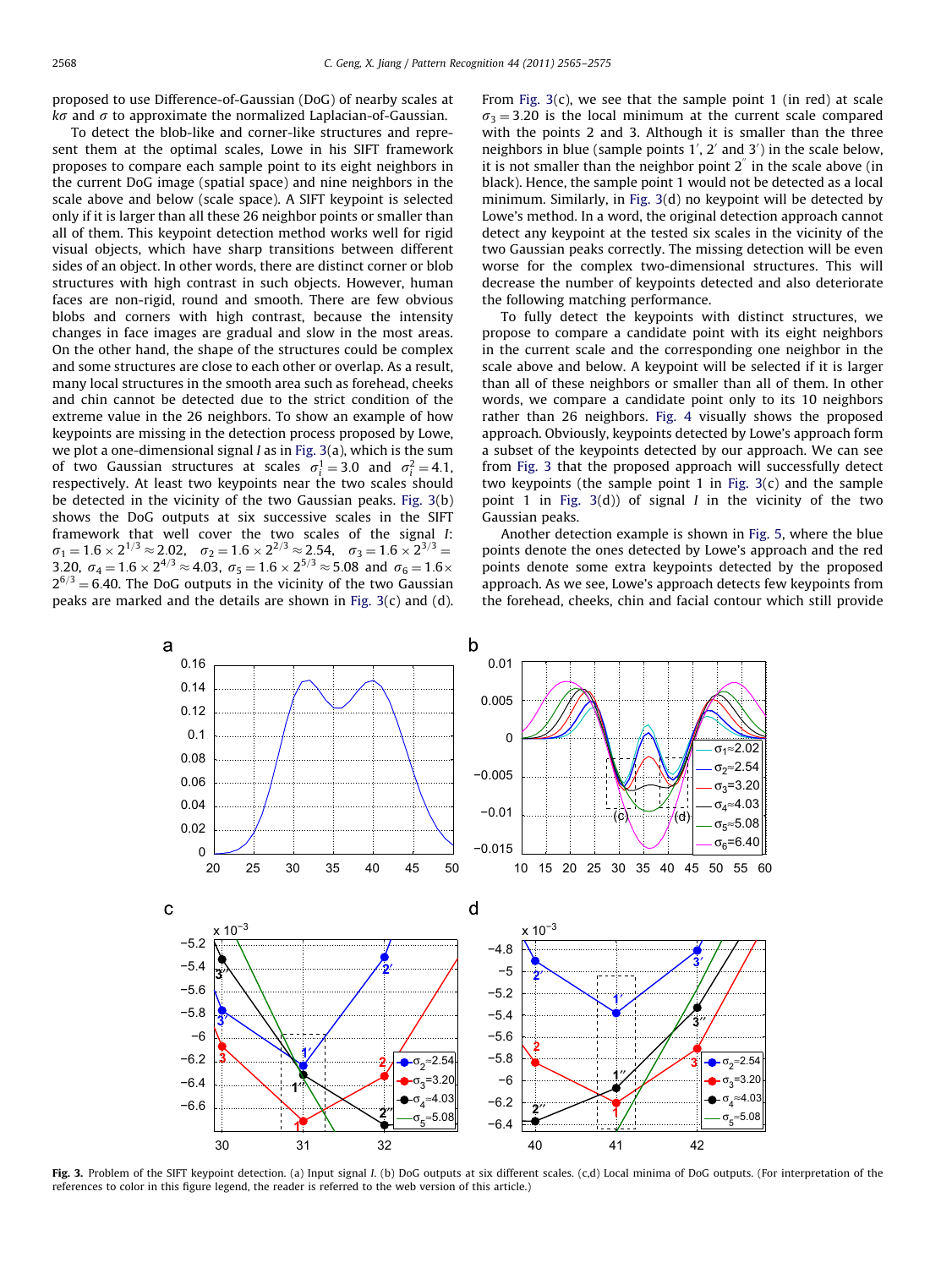<span id="page-4-0"></span>useful information in telling different people although the change of these areas are subtle, while our approach can successfully detect these keypoints.

### 3.2. Descriptor representation

There are several descriptors proposed in the literature to represent the local image structures. Some efforts [\[43,44\]](#page-10-0) were made to produce discriminative and low-dimensional descriptors learned from large databases. In this work, we adopt Lowe's descriptor, which is a set of histograms consisting of oriented gradients. In Lowe's SIFT framework, the support area proportional to the scale of the keypoint is divided into  $4 \times 4$  blocks. An 8-bin oriented gradient histogram is computed in each block. Thus, a histogram vector h for each keypoint has  $4 \times 4 \times 8 = 128$  dimensions.

In the application of face recognition, keypoints near the face edge carry important information about the shape of the facial contour. However, these keypoints that represent the shapes of the facial contour are often of large scale and hence their support areas will exceed the image area, if the image is cropped tightly to the face size. To make use of these important keypoints, we introduce the partial descriptor. Readers can refer to our previous work [\[40,41](#page-10-0)] for details.

# 3.3. Insignificant keypoint removal

The above process will detect a rich number of keypoints. To reduce the matching time, Lowe [\[24\]](#page-10-0) in his framework proposed to remove keypoints with low contrast and on the edges. This is an effective way to remove unstable keypoints detected from rigid visual objects where there are sharp transitions between different sides of an object. However, faces are non-rigid, round and smooth objects. There are few straight edges in face images. The intensity changes in face images are gradual and slow and hence the blob and corner structures are not significantly



Fig. 4. Extrema of the DoG images are detected by comparing a pixel (marked with cross) to its eight neighbors at the current scale and the corresponding pixels at the adjacent scales (marked with circle).

different from their neighboring pixels. Therefore, the keypoint removal scheme in the SIFT framework is inappropriate for face images. For instance, the blue points in Fig. 5(a) show the initially detected keypoints by Lowe's approach. Fig. 5(b) shows the remaining blue keypoints after applying a threshold on the minimum contrast of candidate keypoints. Fig. 5(c) shows the final remaining blue keypoints after further removing keypoints with high edge responses. The keypoints marked with ellipse and rectangle are removed, which do represent distinctive structures such as wrinkles and mouth corners.

Therefore, for face images, we propose to remove keypoints based on their distinctiveness from others. A significant keypoint should be distinct from others in terms of either its location or the image structures of its neighborhood. Thus, an initially detected keypoint is removed if and only if the spatial Euclidian distances from it to any other keypoint is smaller than a threshold  $t<sub>e</sub>$  and the similarity between their descriptors is higher than a threshold  $t_c$ . This process removes insignificant keypoints and hence retains distinctive ones. Finally, as we will see in the next section, the final image matching is based on the similarities of keypoint descriptors and their relative geometrical locations.

# 4. Face identification

To determine the identity of a probe face image based on a set of gallery images, local structures of the probe image represented by the keypoints and their descriptors are compared with those in the gallery. The gallery image whose local structures have the maximum similarity to the probe image establishes the identity of the probe image. The image matching algorithm in Lowe's framework [\[24\]](#page-10-0) contains two stages. First, the nearest neighbor in terms of the descriptor of every keypoint in the probe image is searched from all the gallery images. Gallery images that have at least three nearest neighbors are picked out as candidate images. Second, all nearest neighbors in a candidate image undergo a geometrical verification based on a set of affine transform parameters estimated by the clustered nearest neighbors in the Hough transform. The image matching score is then computed based on the number of nearest neighbors that coincide with the affine transform. This image matching algorithm works well for visual object detection where gallery contains few and quite dissimilar objects to be detected from a probe image that may contain several objects against a cluttered background. However, it is problematic if this algorithm is applied to an identification problem where the gallery contains a lot of similar objects.

[Fig. 6](#page-5-0) shows a wrong case when applying the matching algorithm of the SIFT framework [\[24\]](#page-10-0) to the face identification. [Fig. 6\(](#page-5-0)a) shows the candidate images that contain at least three nearest neighbors to the probe keypoints. Geometric verification



Fig. 5. (a) Initial keypoints detected by the original method (in blue) and extra keypoints detected by the proposed approach (in red). (b) Remaining blue keypoints after keypoint removal by low contrast. (c) Remaining blue keypoints after further keypoint removal based on the ratio of principal curvatures. (For interpretation of the references to color in this figure legend, the reader is referred to the web version of this article.)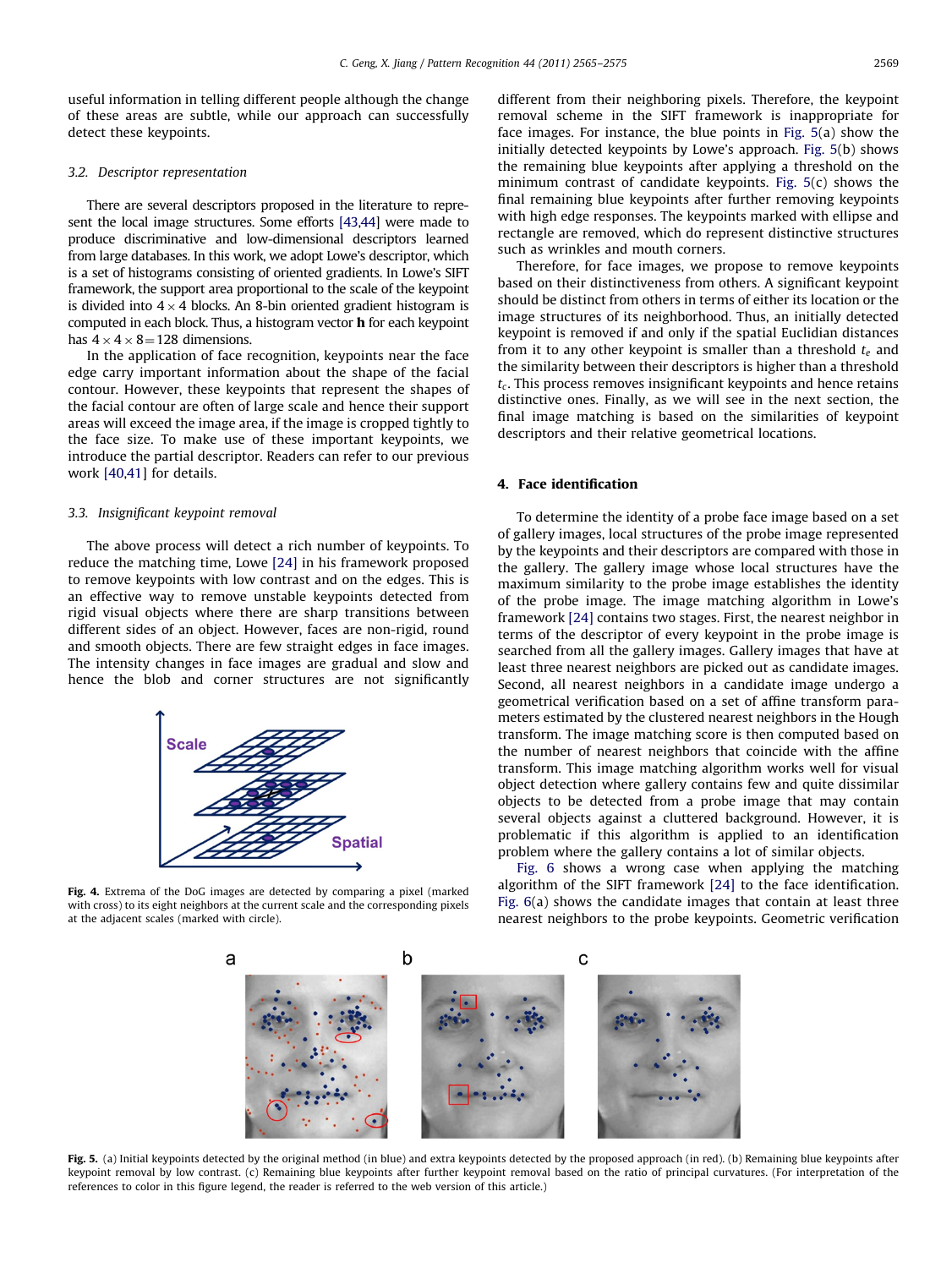<span id="page-5-0"></span>

Fig. 6. The process of keypoints matching strategy proposed by Lowe: the number of keypoints matched in the right image is 4 and the number of keypoints matched in the wrong image is 5. (a) Nearest neighbor search. (b) Geometric verification. (c) Decision.



Fig. 7. The process of keypoints matching strategy proposed by us: the number of keypoints matched in the right image is 16 and the number of keypoints matched in the wrong image is 7. (a) Nearest neighbor search. (b) Geometric verification. (c) Individual image matching. (d) Decision.

is then performed between the probe keypoints and their nearest neighbors in each candidate image as shown in Fig. 6(b). Only those matches (linked by straight lines) with coherent relative locations are kept. The final decision is based on the number of the matched keypoints, which is apparently wrong since the third candidate image has more matched keypoints than the correct (the first) candidate.

The problem occurs at the very first stage. From Fig. 6, we can see that only the keypoints that fulfill the nearest neighbor condition are considered for further processing. In the identification tasks, there are many similar gallery images. As a result, the nearest keypoints to the probe often disperse to many candidates in the gallery, and hence the probability that the largest number of the nearest keypoints fall into the right candidate is low. This problem becomes severe if the gallery contains a large number of subjects. Moreover, multiple templates per subject in the gallery make it even worse. To alleviate this problem, we propose a new matching framework for face recognition as shown in Fig. 7, which has the following new features:

1. To find a set of candidate gallery images, we search the  $k$ -nearest neighbors of the nearest subject, where  $k$  is determined by the second nearest subject.

- 2. A second matching process is introduced into the framework that re-matches the probe keypoints and keypoints in each individual candidate gallery image to augment the matched keypoint set.
- 3. Compute the similarity scores between the probe image and the candidate gallery images based on the accumulated keypoint similarities.

# 4.1. Search the k-nearest neighbors of the nearest subject and affine transform estimation

The best candidate match of a keypoint in the probe image is found by identifying its first nearest neighbor in the keypoint set of all gallery images. The first nearest neighbor is defined as the gallery keypoint whose descriptor has the maximum similarity to that of the probe keypoint. The subject ID of the first nearest neighbor is recorded. Then, we further identify the k-nearest neighbors that have the same subject ID as the first nearest neighbor so that the  $(k+1)$ th-nearest neighbor has a different subject ID. If two or more such nearest neighbors fall into a same gallery image, only the one with highest similarity is chosen from them. A candidate image is identified if at least three such k-nearest neighbors are found from it. We often obtain multiple candidate images. The minimum similarity  $s_m$  of all the probe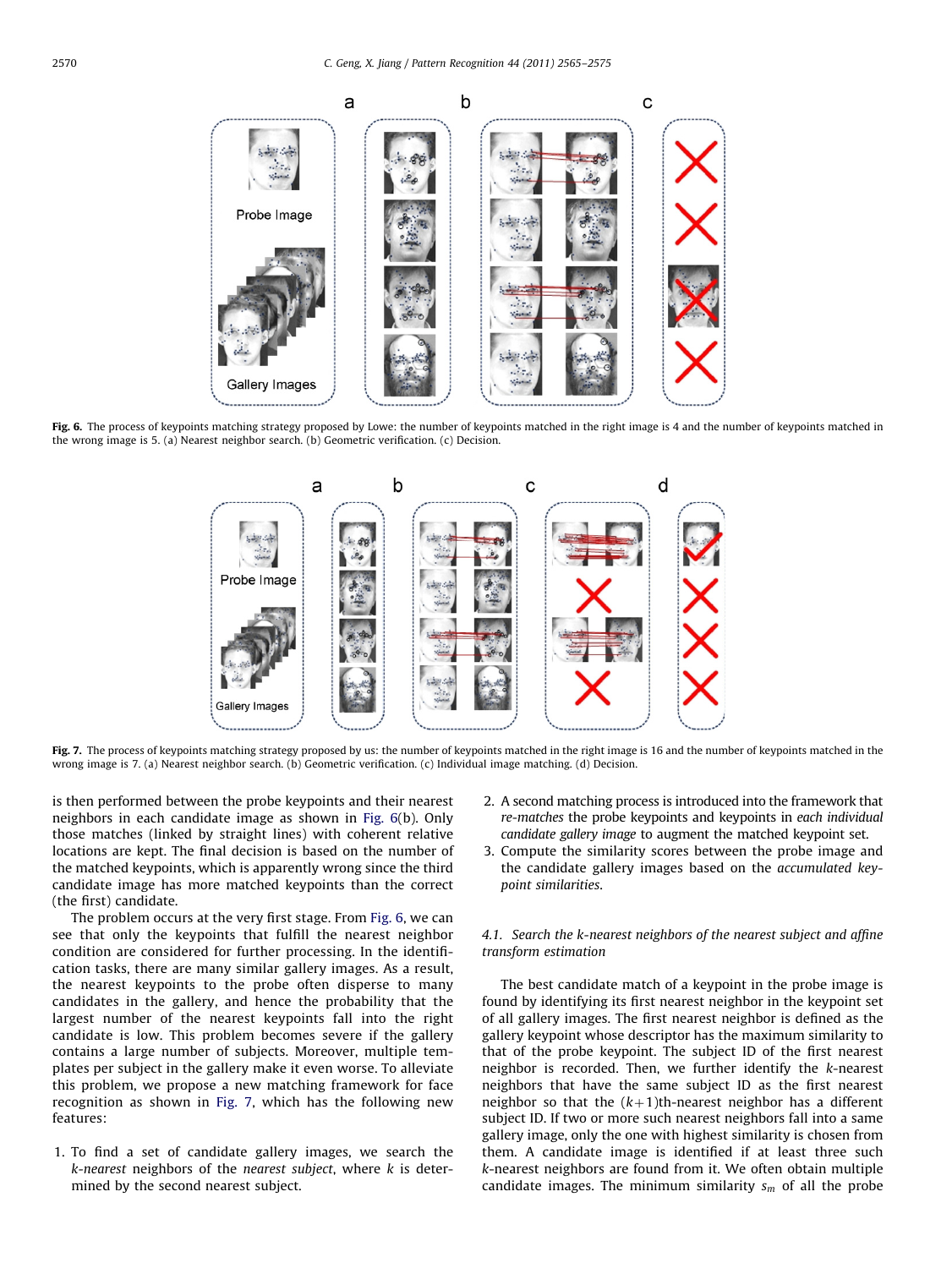keypoints to their k-nearest neighbors is recorded for the second stage of the image matching. Note that we do not adopt the match rejection mechanism in the SIFT framework that is based on the similarity ratio between the first and the second nearest neighbors because it is not appropriate for the identification task. [Fig. 7](#page-5-0)(a) shows the k-nearest neighbors (marked by circle) found in the gallery.

Based on the correspondence between the keypoints in the probe image and those in a candidate gallery image found in the k-nearest neighbor search, we can compute the affine transform parameters between the two images. We follow Lowe's approach here [\[24\].](#page-10-0) [Fig. 7\(](#page-5-0)b) shows the keypoint pairs used to calculate the affine transformation parameters. Note that some k-nearest neighbors are rejected by this process due to their geometric inconsistency.

# 4.2. Further matching between probe and each candidate gallery image

Although the proposed method that searches the k-nearest neighbors of the nearest subject to a probe keypoint circumvents the problem of multiple templates per subject, the k-nearest neighbors often disperse to many different subjects if the gallery contains a large number of subjects. In general, the more subjects the gallery contains, the smaller the number of the k-nearest neighbors can be found in a candidate gallery image. This decreases the probability that the largest number of the nearest keypoints fall into the gallery image with the correct ID. This problem can be very severe if the gallery contains a large number of subjects. Thus, in an identification problem, the k-nearest neighbors of the probe keypoints found in a gallery image are often only a small portion of the keypoints that can be well matched with those in the probe image. Only considering the k-nearest neighbors in the whole database as the matched keypoints in a gallery image greatly weakens the discriminative power of the local structures of an image. Therefore, we propose to further search the keypoints in each single candidate gallery image that can well match with those in the probe.

We have obtained the six affine transform parameters  $m_1, m_2, m_3, m_4, t_x$  and  $t_y$  based on the matched keypoint pairs in the k-nearest neighbor search. We project the location of a probe keypoint  $[x_p,y_p]$  to the gallery image  $[x'_p,y'_p]$  by the affine transform as

$$
\begin{bmatrix} x'_p \\ y'_p \end{bmatrix} = \begin{bmatrix} m_1 & m_2 \\ m_3 & m_4 \end{bmatrix} \begin{bmatrix} x_p \\ y_p \end{bmatrix} + \begin{bmatrix} t_x \\ t_y \end{bmatrix}.
$$
 (3)

The geometric distance d between the location  $[x_g, y_g]$  of a gallery keypoint and that of a transformed probe keypoint is computed as

$$
d = \sqrt{(x_g - x'_p)^2 + (y_g - y'_p)^2}.
$$
\n(4)

If a gallery keypoint  $i$  is geometrically close to a transformed probe keypoint j,  $d_{ij} < d_t$ , and their descriptor is similar,  $s_{ij} > s_t$ , keypoint  $i$  is identified as a candidate matched with keypoint  $j$ . The thresholds  $d_t$  and  $s_t$  are chosen, respectively, to be the one fourth of the translation bin width used in the Hough transform and the minimum similarity  $s_m$  of the probe keypoints to their k-nearest neighbors. If multiple gallery keypoints satisfy the above conditions, the one with the maximum descriptor similarity is chosen as the matched keypoint. If there is no gallery keypoint satisfying the above conditions, the probe keypoint is not matched. The matched keypoint pairs are linked by straight lines in [Fig. 7](#page-5-0)(c). It shows a significant increase of the matched keypoints of the correct gallery image from [Fig. 6\(](#page-5-0)b) or [Fig. 7](#page-5-0)(b) while the number of the matched keypoints of the incorrect gallery image remains almost the same. We see that the proposed matching algorithm greatly increases the discriminative power of the image local structures.

The thresholds  $d_t$  and  $s_t$  will affect the number of matched keypoints of two images. It is difficult to find the optimal thresholds for all applications. To reduce the sensitivity of the image matching to the thresholds  $d_t$  and  $s_t$ , instead of the number of matched keypoints, we proposed to use the accumulated similarities over all probe keypoints. The similarity of a probe keypoint  $j$  to a candidate gallery image is defined as

$$
S_j = \begin{cases} \max_{i \in \mathcal{I}_j} (S_{ij}) & \text{if } \mathcal{I}_j \neq \emptyset, \\ 0 & \text{if } \mathcal{I}_j = \emptyset, \end{cases}
$$
 (5)

where  $\mathcal{I}_j = \{i | d_{ij} < d_t \otimes s_{ij} > s_t\}$  and *i* is the index of the keypoint in the candidate gallery image. The similarity score of the probe image to the candidate gallery image  $S_{pg}$  is then the accumulated similarities of all probe keypoints:

$$
S_{pg} = \sum_{j=1}^{q} s_j,\tag{6}
$$

where  $q$  is the number of keypoints in the probe image. The identity of the probe image is established as that of the gallery image that has the highest similarity score  $S_{pg}$ .

# 5. Experimental results

We shall first validate each ingredient of the proposed feature extraction and matching framework for face recognition by comparing it with the counterpart of the SIFT framework and some holistic methods, PCA [\[2\]](#page-9-0), LDA [\[3\]](#page-9-0) and ERE [\[14\],](#page-9-0) one of the state-of-the-art holistic approaches to the face recognition, on FERET database 1, FERET database 2 and ORL database in Section 5.1. Then, in Section 5.2 we evaluate the efficacy of the unstable keypoints removal approaches proposed in Sections 3.3 and 2.2. Finally, performances of the training procedure for multiple samples per subject proposed in Section 2 based on our feature extraction and matching framework are compared with that based on the original SIFT algorithm on ORL, Georgia Tech (GT) and AR databases in Sections 5.3 and 5.4.

While images are preprocessed and normalized for the holistic approaches following the CSU face identification evaluation system with manually detected two eye coordinates, this preprocessing and normalization procedure is not applied for the multi-scale local structure based approaches. Fig. 8 shows some image samples used by holistic methods and samples used by the proposed and the SIFT frameworks.

# 5.1. Validation of feature detection and image matching

# 5.1.1. Results on FERET database 1

There are 2388 images comprising 1194 persons (two images Fa/Fb per person) selected from the FERET database [\[45\].](#page-10-0) Images are cropped into the size of  $65 \times 75$  pixels. In the first experiment, images of 250 people are randomly selected for training, and the remaining images of 944 people are used for testing (FERET 1a). As



Fig. 8. Images of a sample subject used in (a) holistic approaches and (b) multiscale local structure based approaches (the proposed and SIFT frameworks).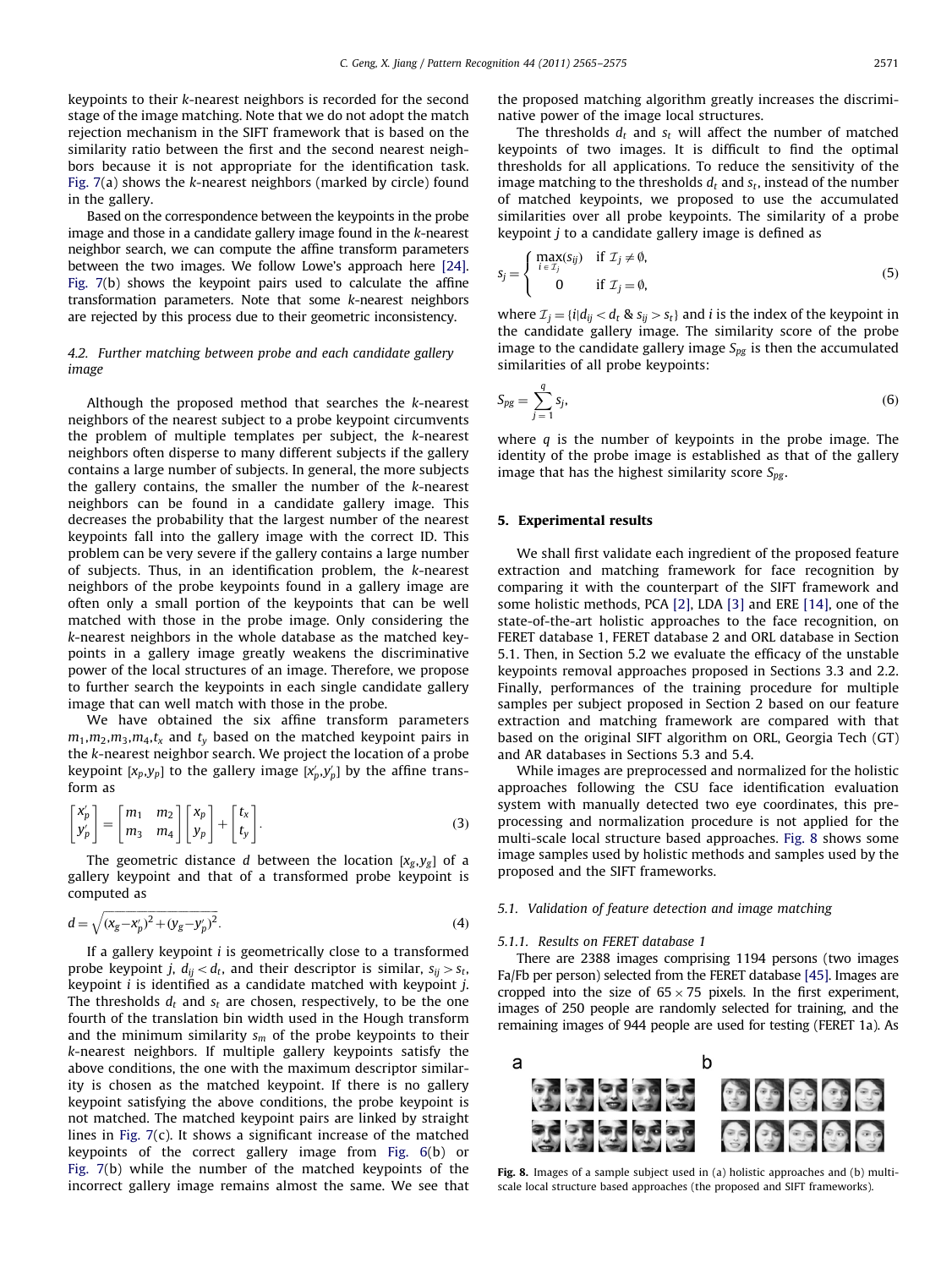in the SIFT framework and our proposed approach, there are no training process, so we only use the images of 944 people for the experiments. In the second experiment, more training samples (497 people) are randomly selected, and the remaining images of 697 people are used for testing (FERET 1b). Table 1 gives the rank one recognition rates of the holistic approaches PCA [\[2\]](#page-9-0), LDA [\[3\]](#page-9-0) and ERE [\[14\],](#page-9-0) together with the SIFT framework in [\[24\]](#page-10-0), the proposed feature detection with the SIFT matching approach (PFD-SIFTM) and the proposed feature detection and matching framework (PFDM).

From this table, we can see that the recognition rates of holistic approaches PCA, LDA and ERE increase with the increase of the number of training images (from 500 to 994). Comparing the performance of SIFT and PFD-SIFTM, we can see that the keypoints detected by our approach can capture more distinct information than Lowe's keypoints. And the proposed feature detection and matching framework (PFDM) can further improve the recognition performance. Fig. 9 shows two cumulative matching curves [\[46\]](#page-10-0) of PCA, LDA, ERE, SIFT, PFD-SIFTM and PFDM on FERET database 1a and FERET database 1b. From this two figures, we can see that our proposed feature detection and matching framework achieves significantly better performance than the original SIFT approach over all ranks.

### 5.1.2. Results on FERET database 2

This database is constructed, same to one data set used in [\[14\],](#page-9-0) by choosing 256 subjects with at least four images per subject. And we use the same number of images (four) per subject for all subjects. The first 512 images of the first 128 subjects are used for training, and the remaining 512 images serve as testing images. In the SIFT framework and our proposed approach, we only use the last 512 images for testing as there are no training process. The size of the image is  $130 \times 150$  pixels, same as that in [\[14\].](#page-9-0) The *i*th (*i* = 1,2,3,4) images of all the testing subjects are chosen to form a gallery set, and the remaining three images per subject serve as the probe images to be identified from the gallery set. Table 2 shows the average recognition rates (ARR) and corresponding standard deviations (Std) over the four probe sets, each of which has a distinct gallery set.

The recognition rates are lower than those obtained in Section 5.1.1 due to the increase of variations of probe images.

| Table 1 |                                                |  |  |
|---------|------------------------------------------------|--|--|
|         | Rank one recognition rate on FERET database 1. |  |  |

|                                |                |               |               | Database PCA $(\%)$ LDA $(\%)$ ERE $(\%)$ SIFT $(\%)$ PFD-SIFTM $(\%)$ PFDM $(\%)$ |                |
|--------------------------------|----------------|---------------|---------------|------------------------------------------------------------------------------------|----------------|
| FERET 1a 83.16<br>FERET 1b 858 | 89.72<br>96.41 | 9481<br>97.13 | 9333<br>94.41 | 97.67<br>98.42                                                                     | 97.88<br>98.71 |

However, our proposed approach still outperforms the holistic approaches PCA, LDA and ERE. And the higher recognition rates achieved by PFD-SIFTM and PFDM compared with SIFT, show that our keypoint detection and matching strategies are more appropriate for face recognition task than Lowe's SIFT framework.

# 5.1.3. Results on ORL database

The ORL database contains 400 images from 40 subjects taken at different times, varying the lighting, facial expressions and facial details. Images of the ORL database are resized into  $50 \times 57$  pixels. Each subject has 10 images with index i from 1 to 10. The images from each subject with the same index i are picked out to form the gallery set and the remaining 360 images serve as the probe set. The rank one recognition rate is computed by the number of correctly identified probe images over 360. Ten runs of experiments are performed where each run has distinct gallery images. The average recognition rate (ARR) and its standard deviation (Std) over the 10 runs are recorded as indications of the recognition performance.

Table 3 gives the recognition rates of the SIFT framework in [\[24\],](#page-10-0) the proposed feature detection with the SIFT matching approach (PFD-SIFTM) and the proposed feature detection and matching framework (PFDM). No keypoint is removed in this experiment.

The recognition rate is low because the large variations of the face pose and expression in this database cannot be well represented by a single template per subject. Table 3 demonstrates that the proposed feature detection and matching approaches significantly outperform the counterparts in the SIFT framework. The large difference between the average recognition rates relative to their standard deviations shows the statistical significance of the experimental results.

#### Table 2

Average recognition rate and its standard deviation with single template per subject on FERET database 2.

|     |       |       |       |       | $PCA(X)$ LDA $(X)$ ERE $(X)$ SIFT $(X)$ PFD-SIFTM $(X)$ PFDM $(X)$ |       |
|-----|-------|-------|-------|-------|--------------------------------------------------------------------|-------|
| ARR | 74.41 | 80.79 | 83.07 | 81.58 | 90.17                                                              | 92.06 |
| Std | 2.03  | 1.54  | 1.43  | 0.89  | 0.75                                                               | 1.37  |

#### Table 3

Average recognition rate and its standard deviation with single template per subject on ORL database.

|     | SIFT(%) | PFD-SIFTM (%) | PFDM $(\%)$ |
|-----|---------|---------------|-------------|
| ARR | 57.84   | 77.22         | 81.56       |
| Std | 2.52    | 1.64          | 1.85        |



Fig. 9. (a) Cumulative matching curves on FERET 1a. (b) Cumulative matching curves on FERET 1b. (For interpretation of the references to color in this figure legend, the reader is referred to the web version of this article.)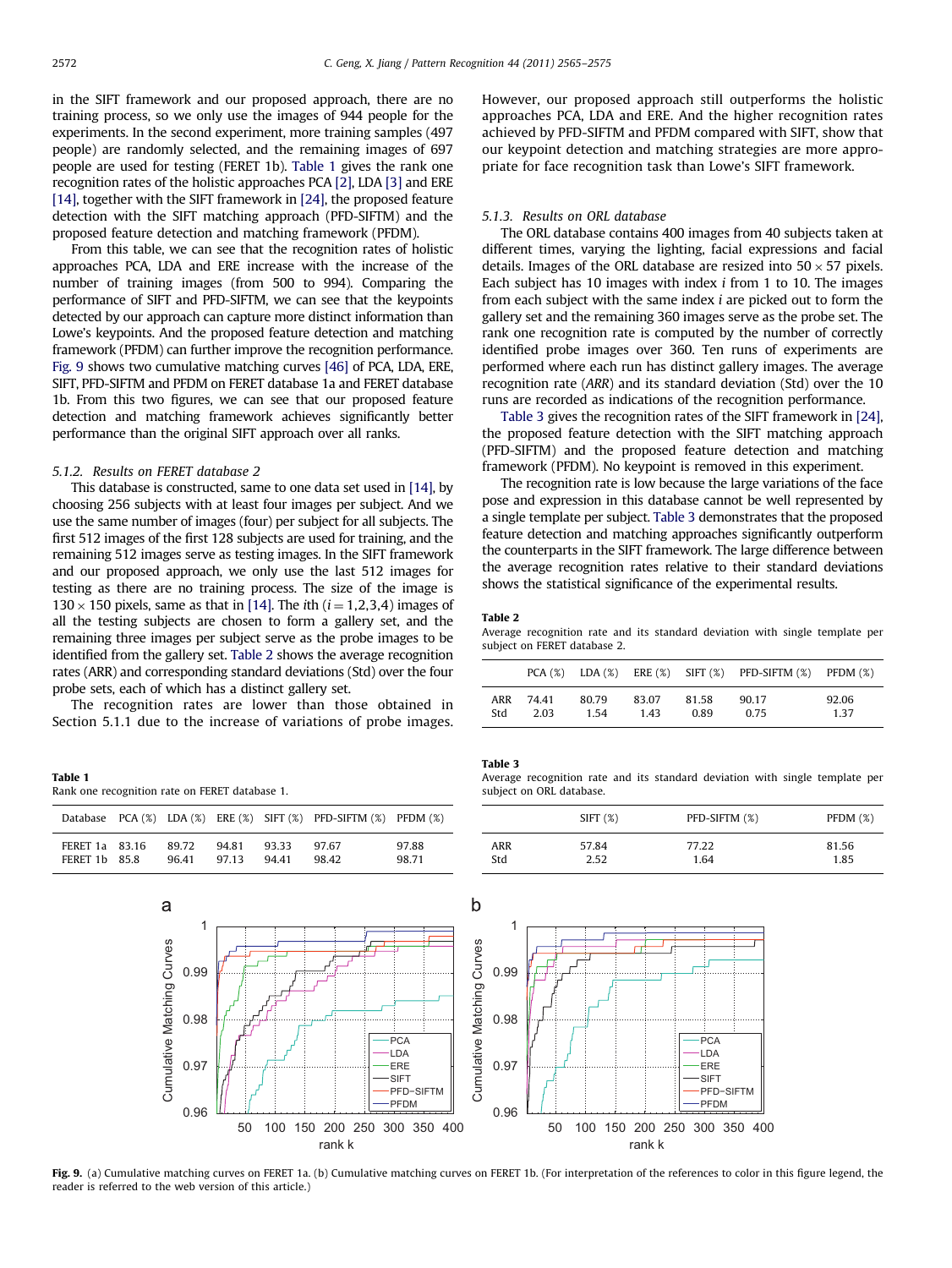# 5.2. Validation of keypoint removal

To validate the method of the insignificant keypoint removal proposed in Section 3.3, it is compared with the keypoint removal approach in the SIFT framework that is based on the low contrast and high edge response. Experiment setting is the same as that in Section 5.1.3. Fig. 10 shows the rank one recognition rates against the average number of remaining keypoints after these two keypoint removal approaches, respectively. Note that the proposed keypoint detection and image matching scheme is applied in these experiments. Fig. 10 demonstrates that the proposed keypoint removal method consistently outperforms that of the SIFT framework at different amount of the removed keypoints. However, this experiment shows that the gain in recognition accuracy by the keypoint removal is insignificant. Removing the keypoints more than 20% of the initially detected reduces the recognition accuracy. Therefore, the keypoint removal should not target at improving the recognition accuracy but at reducing the computational complexity of the recognition process.

In Section 2.2, we propose an approach to remove unstable keypoints if multiple training images per subject are available. To test the effect of this approach, we choose the first five samples per person of the ORL database as the training set, and the last five samples per person as the probe set. One template per subject is selected from the training images using the template selection method proposed in Section 2.1 and the keypoints of the selected template are removed based on the method proposed in Section 2.2 with the help of the other training images. Table 4 gives the average number of the remaining keypoints (ANo.) per template and the recognition rate (RR) using different threshold T,  $T = T_1 + T_2$ . It shows again that the gain in recognition accuracy by the keypoint removal is insignificant. Removing the keypoints by this method more than 30% reduces the recognition accuracy. Therefore, the keypoint removal by this method should also not target at improving the recognition accuracy but at reducing the computational complexity of the recognition process.



Fig. 10. Rank one recognition rate of the two keypoint removal approaches. (For interpretation of the references to color in this figure legend, the reader is referred to the web version of this article.)

Table 4 Average number of the remaining keypoints per template and recognition rate using different threshold T.

|                   | $\Omega$ | $1 \qquad \qquad 2$ |       | 2.5 | 3 3.5 |      |    | C. |
|-------------------|----------|---------------------|-------|-----|-------|------|----|----|
| AN <sub>o</sub> . | 101      | 93                  | 86 81 | 86  | 75    | 69   | 63 | 36 |
| RR%               | 85       | 85.5                | 86    |     | 85.5  | 84.5 | 83 | 80 |

### 5.3. Validation of single template selection and synthesis

To test the effect of the proposed template selection approach against the random template and the effect of the template synthesis, we choose the first five samples per person of the ORL database as the training images, and the last five samples per person as the probe images. We first pick out one template per subject randomly from the training set to form a gallery set and use it and the probe set to test the recognition accuracy. This random template picking-up is repeated 20 times and the average recognition rate and its standard deviation are computed. Then, one template per subject is selected from the training images using the template selection method proposed in Section 2.1. Recognition rate on the gallery formed by the selected templates and the probe set is tested. Finally, some stable keypoints of the remaining training images are integrated into the selected template based on the template synthesis approach proposed in Section 2.3. The synthesized template is basically a single template, which has 20% more keypoints on average than that before synthesis. Table 5 shows the recognition rates (ARR or RR). It demonstrates the contribution of the template selection and synthesis to the recognition accuracy. However, the single template selected and synthesized cannot remarkably increase the recognition rate because the representation power of a single template for lighting, pose and expression variations is limited.

# 5.4. Recognition performances of multiple templates per subject

Three databases, ORL, GT and AR are applied to test the face recognition performance with multiple templates per subject. For ORL database, the first five samples per subject form the training and gallery sets, and the remaining five samples serve as the probe images. The Georgia Tech (GT) Face Database contains 750 color images of 50 subjects (15 images per subject). These images have large variations in both pose and expression and some illumination changes. Images are converted to gray scale and resized into  $60 \times 80$  pixels. Similarly, the GT database is partitioned into the training or gallery set consisting of the first eight samples per subject and the probe set consisting of the remaining seven samples. The color images in AR database are converted to gray-scale and cropped into the size of  $120 \times 170$  pixels. In the experiments, 75 persons with 14 non-occluded images per person are selected, which makes the database containing 1050 images. The first seven images per subject serve as training and gallery images and the remaining seven images as probe images. The best recognition performances of the holistic approaches PCA [\[2\],](#page-9-0) LDA [\[3\]](#page-9-0) and ERE [\[14\]](#page-9-0) are recorded. The SIFT framework with default parameter in [\[24\]](#page-10-0) and the proposed feature detection and matching framework (PFDM) are applied on the three databases with and without the proposed template selection. [Table 6](#page-9-0) shows the rank one recognition rates on ORL, GT and AR databases. The second row under the name of the database shows the number of templates per subject selected by the approach proposed in Section 2.1.

On the ORL database, the multiple templates per subject greatly enhance the recognition accuracy for both the SIFT and the

Table 5 Recognition rate of single template on ORL database.

| Template  | Random | Random      | Selected    | Synthesized |
|-----------|--------|-------------|-------------|-------------|
| Algorithm | SIFT   | <b>PFDM</b> | <b>PFDM</b> | <b>PFDM</b> |
| ARR/RR    | 59.9%  | 80.6%       | 85%         | 89%         |
| Std       | 4.60%  | 2.48%       | N.A.        | N.A.        |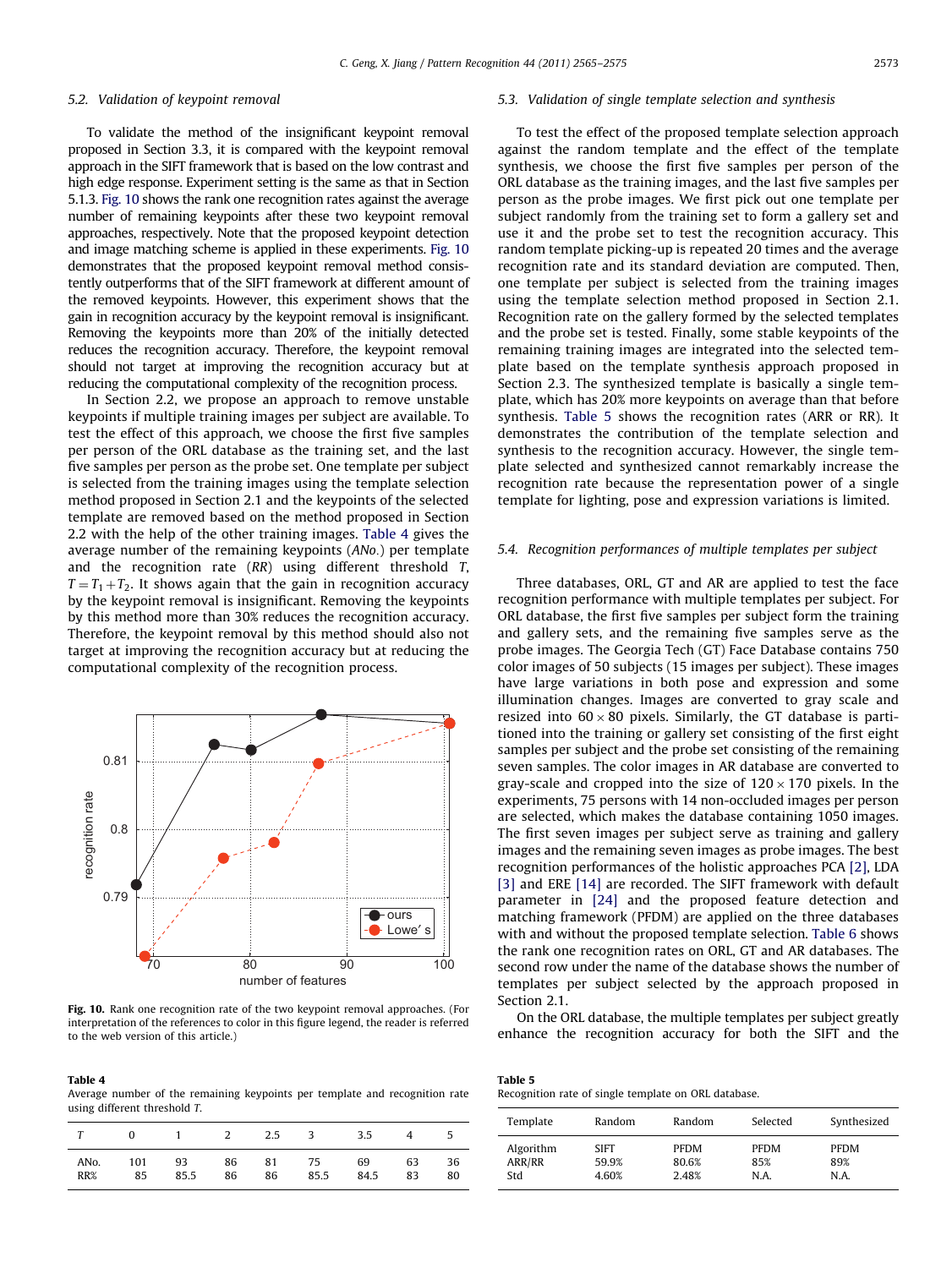<span id="page-9-0"></span>Table 6 Recognition rate on ORL, GT and AR databases.

| ORL database<br>5<br><b>PCA</b><br>85.5% | 5<br><b>LDA</b><br>92.5%  | 5<br>ERE<br>97%    | 5<br><b>SIFT</b><br>90%    | 5<br><b>PFDM</b><br>99.5%  | 4<br><b>SIFT</b><br>89%    | 4<br><b>PFDM</b><br>98.5%  |
|------------------------------------------|---------------------------|--------------------|----------------------------|----------------------------|----------------------------|----------------------------|
| GT database<br>8<br><b>PCA</b><br>80.57% | 8<br><b>LDA</b><br>90.71% | 8<br>ERE<br>92.86% | 8<br><b>SIFT</b><br>80.57% | 8<br><b>PFDM</b><br>95.71% | 7<br><b>SIFT</b><br>78.6%  | 7<br><b>PFDM</b><br>94.57% |
| AR database<br>7<br><b>PCA</b><br>93.52% | 7<br><b>LDA</b><br>94.1%  | 7<br>ERE<br>95.43% | 7<br><b>SIFT</b><br>97.14% | 7<br><b>PFDM</b><br>99.81% | 6<br><b>SIFT</b><br>96.77% | 6<br><b>PFDM</b><br>99.43% |

proposed approach. While the recognition rate of SIFT increases from 59.9% to 90%, the proposed approach achieves 99.5% recognition rate with five templates per subject, which is better than the holistic approach ERE. The template selection of only four out of the five slightly decreases the recognition rate. Note that the results of template selection based on our proposed framework significantly outperform that based on the original SIFT algorithm. On the GT database, the proposed approach achieves a higher recognition rate than SIFT and the holistic approaches on eight templates per subject. On the AR database, the proposed approach achieves a remarkably high recognition rate of 99.81% comparing to 95.43% of ERE and 97.14% of SIFT. Reducing the number of the templates per subject from seven to six by the proposed template selection algorithm worsens the recognition performance of the proposed approach a little. Table 6 shows that the deployment of multiple templates of a subject is an effective way to circumvent the problems caused by various intraclass variations of pose, expression and illumination. It seems that more templates of a subject than necessary cause no harm to the recognition accuracy. This might be attributed to the proposed scheme that searches the k-nearest neighbors of the nearest subject.

## 6. Conclusion

Face recognition based on the multi-scale local features has the potential to be more robust to variations in pose, scale, expression and occlusion than the holistic approaches. However, local feature based methods are far more complex in both feature extraction and matching/classification compared with the holistic approaches that are mainly based on the machine learning. The difficult face recognition task cannot be well accomplished based on just one bright idea. Rather, a sophisticated system with welldesigned individual components is required to cope with this challenging problem. This paper presents a face recognition framework based on the multi-scale local image features with scale selection. While some basic tools such as DoG filter, HoG descriptor and Hough transform are inherited from the SIFT framework, this work investigates and contributes to all major steps in the feature extraction and matching for the challenging face recognition task.

The SIFT framework is designed and works well for general object recognition. However, it is not optimal for the face recognition because face is a non-rigid, round and smooth object. Its intensity has slow and gradual change but the local structure may be complex due to the spatial overlap of different local structures. The proposed keypoint detection, partial descriptor and insignificant point removal extract and retain more useful local structure features for the face recognition compared with the counterparts in the SIFT framework.

The nearest neighbor search of the local structures suffers the problem that the nearest neighbors of different probe keypoints disperse into different templates of the correct subject. The proposed search of the k-nearest neighbors of the nearest subject solves this problem. Due to the inevitable intraclass variation, we cannot expect that a probe local structure is always nearest to the corresponding one of the same subject among all structures of all subjects in the gallery. The proposed second matching stage matches the local structures of the probe image individually with each candidate gallery image. This solves the problem caused by the large amount of subjects in the gallery.

The deployment of multiple templates per subject is a solution to the large variations of the face pose and expression. This, however, imposes great computational burden on the recognition process, and hence we cannot arbitrarily increase the number of templates of a subject in the gallery. In addition, a face database collected in practice often contains some very similar or even identical images, which need be trimmed off. Different training schemes including template selection, unstable keypoint removal and template synthesis are proposed to meet different requirements in the face recognition applications.

### References

- [1] W. Zhao, R. Chellappa, P. Phillips, A. Rosenfeld, Face recognition: a literature survey, ACM Computing Surveys 35 (2003) 399–458.
- [2] M. Kirby, L. Sirovich, Application of Karhunen–Loeve procedure for the characterization of human faces, IEEE Transactions on Pattern Analysis and Machine Intelligence 12 (1990) 103–108.
- [3] P.N. Belhumeur, J.P. Hespanha, D.J. Kriegman, Eigenfaces vs. Fisherfaces: recognition using class specific linear projection, IEEE Transactions on Pattern Analysis and Machine Intelligence 19 (1997) 711–720.
- [4] B. Moghaddam, T. Jebara, A. Pentland, Bayesian face recognition, Pattern Recognition 33 (2000) 1771–1782.
- [5] J. Lu, K.N. Plataniotis, A.N. Venetsanopoulos, Regularization studies of linear discriminant analysis in small sample size scenarios with application to face recognition, Pattern Recognition Letters 26 (2005) 181–191.
- [6] H. Cevikalp, M. Neamtu, M. Wilkes, A. Barkana, Discriminative common vectors for face recognition, IEEE Transactions on Pattern Analysis and Machine Intelligence 27 (2005) 4–13.
- [7] J. Yang, A.F. Frangi, J.Y. Yang, D. Zhang, Z. Jin, Kpca plus lda: a complete kernel Fisher discriminant framework for feature extraction and recognition, IEEE Transactions on Pattern Analysis and Machine Intelligence 27 (2005) 230–244.
- [8] W. Zheng, X. Tang, Fast algorithm for updating the discriminant vectors of dual-space lda, IEEE Transactions on Information Forensics and Security 4 (2009) 418–427.
- [9] X. Wang, X. Tang, A unified framework for subspace face recognition, IEEE Transactions on Pattern Analysis and Machine Intelligence 26 (2004) 1222–1228.
- [10] J. Ye, R. Janardan, C. Park, H. Park, An optimization criterion for generalized discriminant analysis on undersampled problems, IEEE Transactions on Pattern Analysis and Machine Intelligence 26 (2004) 982–994.
- X. He, S. Yan, Y. Hu, P. Niyogi, H.J. Zhang, Face recognition using laplacian faces, IEEE Transactions on Pattern Analysis and Machine Intelligence 27 (2005) 328–340.
- [12] S. Yan, D. Xu, B. Zhang, Q. Yang, H. Zhang, S. Lin, Graph embedding and extensions: a general framework for dimensionality reduction, IEEE Transactions on Pattern Analysis and Machine Intelligence 29 (2007) 40–51.
- [13] S. Ji, J. Ye, Generalized linear discriminant analysis: a unified framework and efficient model selection, IEEE Transactions on Neural Networks 19 (2008) 1768–1782.
- [14] X.D. Jiang, B. Mandal, A. Kot, Eigenfeature regularization and extraction in face recognition, IEEE Transactions on Pattern Analysis and Machine Intelligence 30 (2008) 383–394.
- [15] J. Wright, A.Y. Yang, A. Ganesh, S.S. Sastry, Y. Ma, Robust face recognition via sparse representation, IEEE Transactions on Pattern Analysis and Machine Intelligence 31 (2009) 210–227.
- [16] X.D. Jiang, Asymmetric principal component and discriminant analyses for pattern classification, IEEE Transactions on Pattern Analysis and Machine Intelligence 31 (2009) 931–937.
- [17] X.D. Jiang, Linear subspace learning based dimensionality reduction, IEEE Signal Processing Magazine 28 (2) (2011) 16–26.
- [18] T. Riopka, T. Boult, The eyes have it, in: Proceedings of the 2003 ACM SIGMM Workshop on Biometrics Methods and Applications, pp. 9–16.
- [19] X. Tan, S. Chen, Z. Zhou, F. Zhang, Face recognition from a single image per person: a survey, Pattern Recognition 39 (2006) 1725–1745.